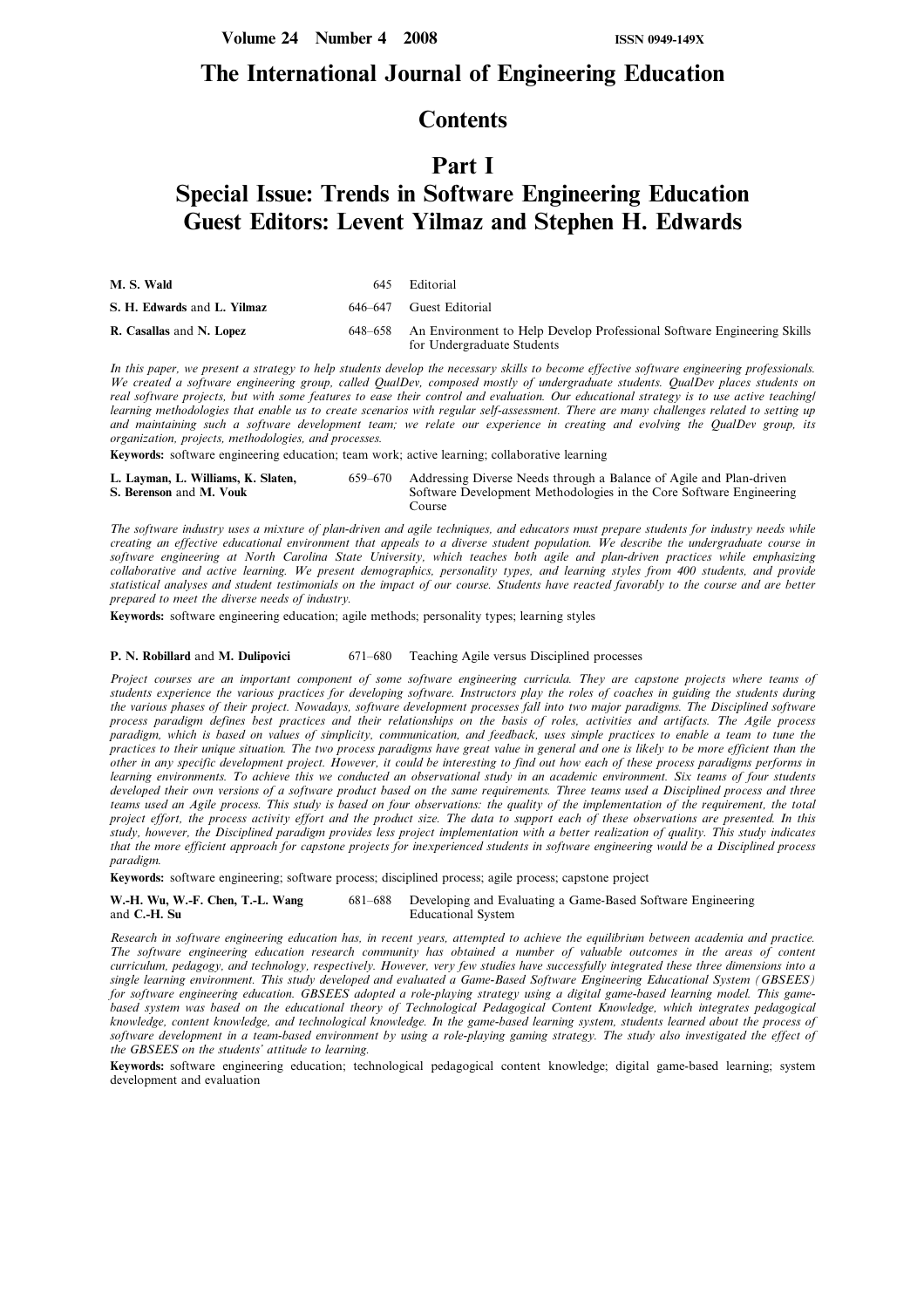#### S. Minocha, M. Petre and D. Roberts 689-704 Using WIKIS to Simulate Distributed Requirements Development in a Software Engineering Course

Software development activities are increasingly being conducted collaboratively across multiple time zones and multiple teams. This creates challenges in building shared values and trust, and in coping with asynchronous collaboration and communication. In response to these trends, tools such as wikis, blogs, web portals and groupware are being integrated in development processes to enhance the productivity and effectiveness of teams. To enable students to meet these challenges, there is a need to use technology in software engineering education to simulate authentic structures of work practices. Use of collaborative and discourse tools will provide students with the experiences of communicating and negotiating with diverse stakeholders with different views and backgrounds. It will also enable the development of transferable skills for working with community tools in the industry. As with most software design and development processes, Requirements Engineering (RE) is increasingly being conducted in distributed environments. Wikis are being used to provide a platform for asynchronous collaboration for participative requirements development. In a post-graduate RE part-time distance-learning course at the Open University in the UK, we have introduced wiki activities in the course to provide students with the opportunity to engage in small-group collaboration to emulate RE practice. In this paper, we discuss the nature of the RE process, the usage of wikis in RE practice, and the challenges of introducing collaborative-work and wikis on the RE course at the Open University and our solutions. We will draw on empirical evidence to discuss effectiveness of wiki in collaborative learning of the RE processes.

Keywords: wiki; collaborative learning; requirements engineering; software engineering education; virtual teams

#### K. A. Gary T05-716 The Software Enterprise: Practicing Best Practices in Software Engineering Education

Software engineering educators emphasize teaching concepts in software engineering principles and then applying them in the context of a capstone project. Capstone experiences often focus on leveraging a popular process model. The emphasis on process provides a structure for coordinating team activity, with an objective of demonstrating to the student the value of following a process model. We contend that more emphasis is required on detailed process execution than is given proper due. Specifically, best practices are now emphasized in the software engineering profession over rigid process structures, and as educators we must respond to this cultural shift by teaching the role of best practices in a broader applied process context. Our approach in the Software Enterprise, our multi-year capstone sequence at Arizona State University Polytechnic, is to provide a process structure, teach best practices, and then give teams `just enough rope' to resolve issues by leveraging the process, best practices, and soft skills. The Software Enterprise presents a unique, iterative accelerator for presenting software engineering from concepts through to applied practice. This pedagogical model allows us to present, practice, and apply best practices in the context of real scalable projects, resulting in better contextual learning for our students. In this paper we describe the machinery for teaching software engineering in this manner and present some preliminary survey results evaluating how well Enterprise students apply these skills in practice.

Keywords: engineering education; software process; software engineering capstone; software enterprise

#### G. Jimenez-Diaz, M. Gomez-Albarran and 717-728 Teaching GoF Design Patterns through Refactoring and Role-Play P. A. Gonzalez-Calero

In order to fully understand the implications of object-oriented design patterns, students need to consider alternative designs to a problem and to analyse these solutions in terms of coupling, cohesion and extensibility. Lecture-based approaches to teaching design patterns do not provide students with the insights needed unless they already have experience in object-oriented design. In this paper we present an approach to teaching design patterns that promotes active learning and makes students participate in refactorings through role-play sessions. We describe two experiments that demonstrate student acceptance and present promising results on the effectiveness of the approach.

Keywords: pattern-directed refactoring; active learning; role-play; object-oriented design pattern learning

D. A. Carrington 729-737 What can Software Engineering Students Learn from Studying Open Source Software?

There is a large gap between the scale and complexity of typical software products and examples used in software engineering education. Since complexity is considered an essential property of software systems, this gap creates a problem for software engineering students and educators. Studying open source software can provide software engineering students with realistic and challenging examples and pragmatic instances of abstract concepts such as software design patterns. For software engineering educators, the vast array of freely available software sources allows selection to suit their educational objectives and constraints. This paper reviews how open source software is used in a software engineering studio course and discusses the outcomes from the perspectives of students and educators.

Keywords: engineering education; open source community; learning environments; distributed software development

### N. Petalidis 738-746 Adopting Lakatos in a Software Engineering Course

The standard practice in a software engineering course is to present the theory as a list of dogmatic guidelines. In this setting problems appear artificial and consequently students fail to appreciate them. Similarly, solutions arrive magically, letting students believe that this is the norm. The value of an incremental and iterative methodology is therefore missed. A different approach, borrowed from Lakatos [1], is presented here. Students are given a problem and through 'trial-and-error' discover their own solutions. Unlike a typical term-project that follows the theory, it is the problem that drives the theory. The result is better appreciation and comprehension of software engineering notions.

Keywords: software engineering education; constructivism; reflective learning and teaching

P. Lago, H. Muccini, L. Beus-Dukic, 747-760 GSEEM: a European Master Program on Global Software Engineering I. Crnkovic and S. Punnekkat

This paper presents a novel European Master programme on Software Engineering (SE), being put forward by four leading institutions from Sweden, UK, Netherlands and Italy. The Global SE European Master (GSEEM) programme aims to provide students with an excellence in SE based on sound theoretical foundations and practical experience, as well as preparing them to participate in the global development of complex and large software systems. GSEEM has been designed with two aspects of note: 1) the three specialization profiles in which the consortium excels: Software Architecting, Real-time Embedded Systems Engineering, and Web Systems and Services Engineering; 2) an innovative concept of `shared modules', delivered all together by multiple institutions. Four types of shared modules are foreseen: `parallel' twin modules, which run remotely between universities, `shifted' modules, which teach SE concepts incrementally with shifts in study locations and timeline, `complementary' modules in which complementary SE concepts are taught in parallel through shared projects, and 'common' modules, which share the presentations and the project. The profiles realize 'integrated knowledge' by complementing partial knowledge available at partner institutions. The paper presents some of the important issues faced during the design of the program and explains how GSEEM achieves the objectives of educating global software engineers. The lessons learned from the GSEEM design are of a technical, pedagogical and organisational or administrative nature.

Keywords: European Master Program; teaching Global Software Engineering; shared modules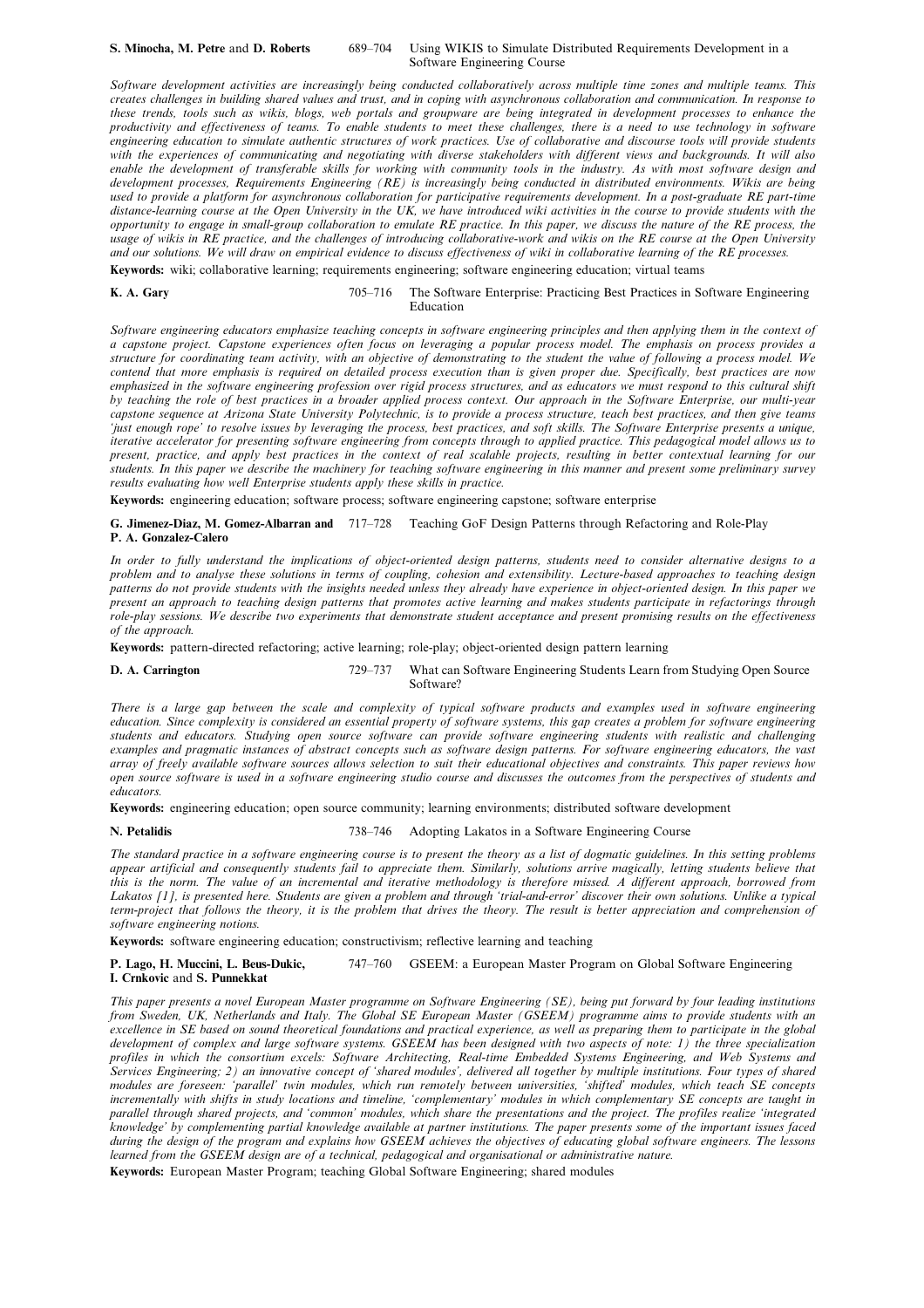F. Garcia, M. Serrano, J. A. Cruz-Lemus, 761-771 Empirical Studies in Software Engineering Courses: Some Pedagogical M. Genero, C. Calero and M. Piattini Experiences

Empirical studies in software engineering are essential for the validation of different methods, techniques, tools, etc. Students play a fundamental role in carrying these studies out successfully and, as a consequence, most experiments connected with software engineering are conducted in academia. Benefits which are concerned exclusively with aspects of research are not the only ones to come from studies of this kind: it is very important also to consider benefits from a teaching point of view. Therefore, when experiments are conducted in academia, they must be planned not only to obtain insights into research but also to help students who participate as experimental subjects.

Keywords: computer science education; software engineering; student experiments

## Part II

# Contributions in: Engineering Education Research, Civil Engineering, Electronic Engineering, Simulation and Manufacturing Engineering

A. Kolmos, X.-Y. Du, M. Dahms 772-782 Staff Development for Change to Problem Based Learning and P. Qvist

Recent years have seen an increase in transformations in educational methods towards Problem Based Learning (PBL). In the process of organizational change, staff development remains one of the key elements. This paper presents a pioneer program in staff development based on PBL learning principles, the Masters in Problem Based Learning in Engineering and Science (MPBL) at Aalborg University, Denmark. Drawing on current experiences and reflection, the paper discusses the outcomes as well as the existing challenges in combining a PBL approach with technology-supported on-line delivery as a strategy for staff development in engineering education.

Keywords: engineering education; staff development; problem based learning; e-learning.

S. Zemke and D. F. Elger 783–793 Developing a Practical Tutoring Model Based on Elements in Naturalistic Tutoring and Cognitive Theory

In engineering education, one-on-one tutoring is commonly used to stimulate learning. This study develops and refines a practical tutoring model. The model is based on naturalistic tutoring augmented with elements from cognitive theory that are specifically missing in naturalistic tutoring. A four-week case study of near-peer tutors in engineering dynamics suggested four findings. First, interactions should be based within the tutee's cognitive framework. Second, deep exploring of the tutee's pre-existing knowledge leads to tutoring within the tutee's cognitive framework. Third, four tutoring actions emerged that address learning needs while keeping the tutoring within the tutee's framework. These tutoring actions are: a) guided assistance in problem solving, b) prompting tutees to construct and reconstruct what they know, c) explicit problem structuring and, d) presenting new information only when needed. Fourth, deep exploring facilitates the development of strong rapport. The paper concludes with a presentation of a revised tutoring model. Keywords: tutor; tutoring model; cognitive; naturalistic tutoring; engineering

A. J. Swart The Impact of Stress on Student Tardiness and Subsequent Throughput

Rate of Engineering Students: A Case Study

Stress is any change that requires a person to adjust to a new situation and is registered in the brain as a threat that causes a stress response in the body. `Student tardiness' is the term ascribed to students who suffer from tardiness, which is defined as the quality or condition of not being on time. Student tardiness is currently experienced in many higher educational institutions, contributing to poor academic achievements and subsequent low throughput rates. Tardiness is viewed as a construct, which is an abstract concept deliberately created to represent a collection of concrete forms of behaviour including stress or anxiety. The case study on which this article is based explored the relationship between stress or anxiety and tardiness of engineering students, establishing a direct correlation between stress or anxiety and the throughput rate of an engineering module called Design Project III. The empirical study incorporated an ex-post facto study involving a pre-experimental/exploratory design using descriptive statistics. The results of this research were applied to three separate tests which indicated a statistically significant relationship between stress or anxiety and the final throughput rate (75%) of the module Design Project III. Moreover, the presence of a negative correlation indicates that a decrease in the negative aspects of stress or anxiety will result in an increase in the final throughput rate of the module, subsequently influencing the academic success of engineering students.

Keywords: student tardiness; throughput rate; engineering student; stress; anxiety

S. Palmer, S. Bray and W. Hall 802-810 What is the On-campus Experience? Engineering Student Study and Work

Accreditation for off-campus engineering programmes has proven to be problematic. In Australia, off-campus programmes are compelled to contain mandatory residential sessions so that off-campus students can have an `on-campus experience'. This paper explores the nature of modern on-campus undergraduate engineering study, and finds that it now typically involves at least part-time employment and has more in common with off-campus study than the on-campus experience enjoyed by most of the current institutional (education and professional) administrators when they completed their undergraduate studies. Rather than ignore student term-time work, engineering programmes should use it to enhance the development of desirable graduate attributes.

Keywords: student attendance; student employment; study and work

A. Rizwan, M. S. Alvi and 811-816 Analysis of Factors Affecting the Satisfaction Levels of Engineering<br>M. M. Hammouda M. M. Hammouda

We present and explore factors which mainly affect the satisfaction level of engineering students in Pakistan. Our questionnaire is based on student expectations from their institutions. Randomly collected data from 225 students are analysed using software MINITAB 14, six-sigma techniques of Measurement System Analysis, Affinity diagram, Pareto Analysis, SIPOC analysis, Cause and Effect matrix and Scatter plots. We find that the teaching skill of teachers is the most critical factor. This work can guide the educational leadership in focusing their resources for best satisfaction of their students.

Keywords: Engineering students, satisfaction, teaching skills, six-sigma.